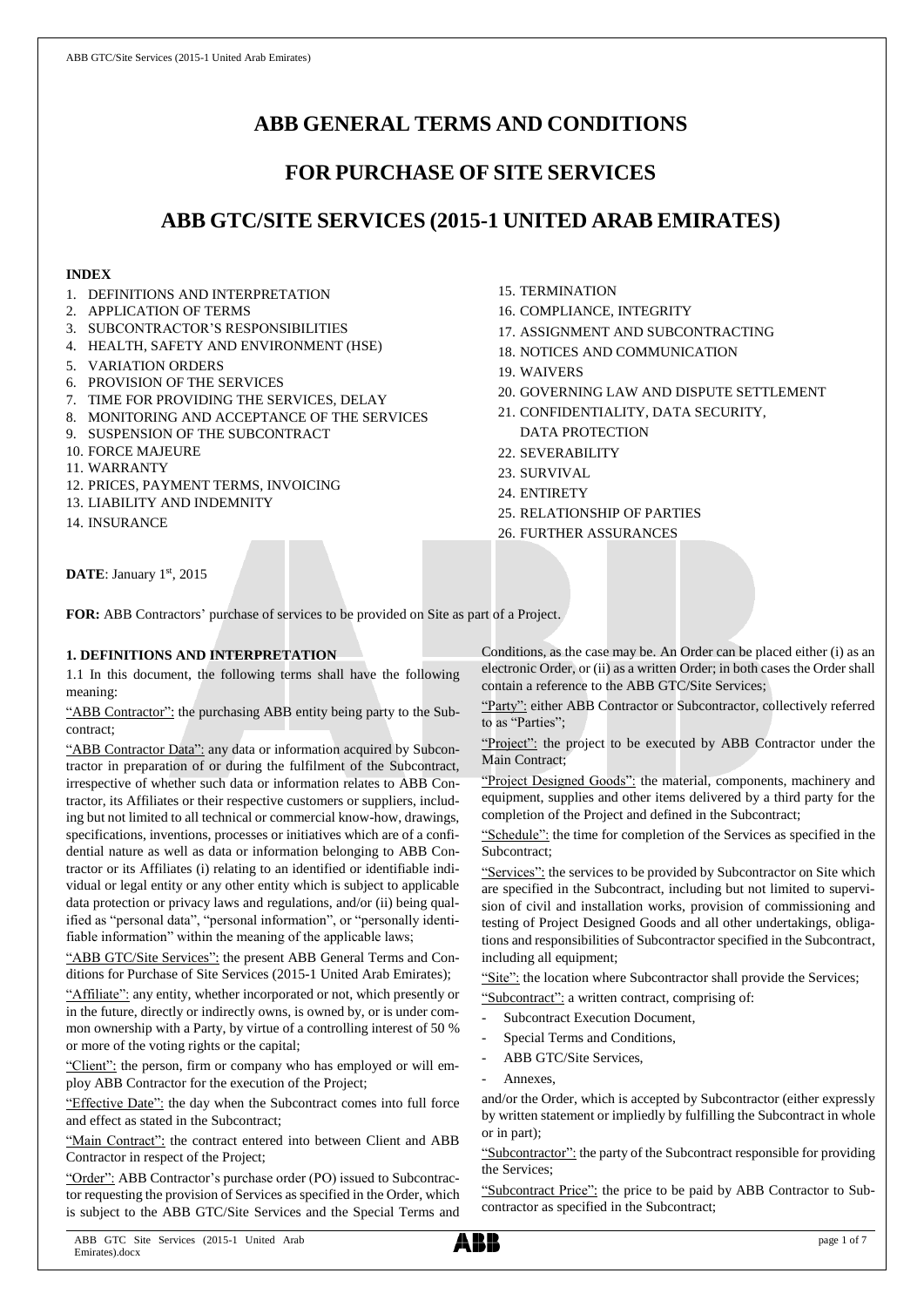"Variation Order": a change to the Subcontract such as to alter the Schedule, and to amend, to omit, to add to, or otherwise to change the Services or any parts thereof;

1.2 Unless otherwise specified in the present ABB GTC/Site Services or the Subcontract:

1.2.1 References to Clauses are to Clauses of the ABB GTC/Site Services;

1.2.2 Headings to Clauses are for convenience only and do not affect the interpretation of the ABB GTC/Site Services;

1.2.3 The use of the singular includes the plural and vice versa.

1.3 Capitalized terms used in the ABB GTC/Site Services and the Subcontract shall have the meaning and shall be interpreted in the way described under Clause 1.1 above or as otherwise expressly defined in the ABB GTC/Site Services, or the Subcontract.

#### **2. APPLICATION OF TERMS**

2.1 The Subcontract, including the ABB GTC/Site Services, shall be the exclusive terms and conditions upon which ABB Contractor is willing to deal with Subcontractor, and the terms of the Subcontract, including the ABB GTC/Site Services, shall govern the contractual relationship between ABB Contractor and Subcontractor.

2.2 No terms or conditions endorsed upon, delivered with or contained in Subcontractor's quotations, acknowledgements or acceptances, specifications or similar documents will form part of the Subcontract, and Subcontractor waives any right which it otherwise might have to rely on such other terms or conditions.

2.3 Any amendment to the Subcontract or deviations from the provisions of the Subcontract shall have no effect unless expressly agreed in writing by the Parties.

#### **3. SUBCONTRACTOR'S RESPONSIBILITIES**

3.1 Subcontractor shall provide the Services:

3.1.1 in accordance with the applicable laws and regulations;

3.1.2 in accordance with the quality standards stated under Clause 11.1 and further specified in the Subcontract;

3.1.3 free from defects and from any rights of third parties;

3.1.4 on the dates specified in the Schedule;

3.1.5 in the quantity specified in the Subcontract; and

3.1.6 in accordance with ABB Contractor's instructions which may be issued from time to time; and

3.1.7 by skilled, experienced and competent engineers, foremen and labour, hired in numbers necessary for the proper and timely provision of the Services.

3.2 Subcontractor shall not substitute or modify any of the Services without ABB Contractor's prior written approval.

3.3 Subcontractor shall access the Site only with ABB Contractor's prior written approval. ABB Contractor shall grant Subcontractor access to the respective portions of the Site (as may be required in accordance with the Schedule) to enable Subcontractor to perform its obligations under the Subcontract.

3.4 Subcontractor shall co-operate with ABB Contractor's request in scheduling and providing the Services to avoid conflict or interference with work provided by other contractors and third parties at Site.

3.5 Subcontractor shall co-ordinate the performance of the Services with ABB Contractor's Site management, taking into account the conditions prevailing on the Site. Subcontractor shall supply all equipment relevant to the Services to be provided and special tools of whatever kind, commissioning spares and consumables required for these Services. For the avoidance of doubt, special tools shall include all items required to work on the instrumentation and the control equipment and to install, set-up and configure the controls and transmitters provided with the Project Designed Goods. All spare parts, special tools and consumables shall become the property of ABB Contractor.

3.6 Subcontractor shall in a timely manner obtain and pay for all permits, licenses, visas and approvals necessary to allow its personnel to execute the Services in accordance with the Schedule. Personnel shall comply with particular country specific travel safety instructions and/or restrictions as provided by ABB Contractor. Subcontractor shall employ and provide sufficient number of competent and experienced personnel for the execution of the Services. Upon ABB Contractor's request Subcontractor shall remove forthwith from the Site any person who, in the opinion of ABB Contractor, misconducts or is incompetent or negligent. Any person so removed shall be replaced within fifteen (15) calendar days by a competent substitute. All costs relating to such removal shall be borne by Subcontractor. Subcontractor shall employ only persons free from contagious diseases. Subcontractor shall, if requested by ABB Contractor, perform medical examination of his employees and provide ABB Contractor with the results of such examination, unless such provision would violate applicable laws.

3.7 Subcontractor shall satisfy itself as to the specifics of the Site, and all aspects thereof insofar as they affect the execution of the Services. Subcontractor shall also satisfy itself as to the means of access to the Site, the accommodation which may be required, the extent and nature of work and materials necessary for execution and completion of the Services, and whether Subcontractor has reasonably considered all such aspects in the Subcontract Price.

3.8 ABB Contractor may request Subcontractor to nominate and use a local sub-supplier to provide Services in the country of Site and to enter into the respective supply agreement with such sub-supplier. If Subcontractor nominates a sub-supplier for this purpose, Subcontractor warrants and undertakes to ABB Contractor that Subcontractor will coordinate its respective duties and obligations with the duties and obligations of that sub-supplier. Subcontractor will also ensure that Subcontractor and its sub-supplier jointly provide the supervision of the installation, commissioning of the Project Designed Goods and perform all work incidental thereto and/or otherwise necessary to ensure that the Project Designed Goods are completed and operational in accordance with the Subcontract.

3.9 Subcontractor shall be responsible for any activities performed by its employees in relation to the Subcontract, and in particular the following shall apply:

3.9.1 Subcontractor assumes full and exclusive responsibility for any accident or occupational disease occurred to its employees in relation to the performance of the Subcontract.

3.9.2 It is expressly agreed that the Subcontract does not imply any employment relationship between ABB Contractor and Subcontractor, or between ABB Contractor and Subcontractor's employees assigned to the execution of the Subcontract. ABB Contractor shall remain free of any direct or indirect responsibility or liability for labour, social security or taxes with respect to Subcontractor and its employees assigned to the performance of the Subcontract.

3.9.3 Subcontractor shall hire in its own name all employees required to perform effectively the Subcontract, who shall under no circumstances act as ABB Contractor's employees.

3.9.4 Subcontractor shall be solely and exclusively responsible for any claims and/or lawsuits filed by its employees and – unless caused by ABB Contractor's gross negligence or intentional act – hold ABB Contractor entirely safe and harmless from such claims and/or lawsuits. Subcontractor undertakes to voluntarily appear in court, recognizing its status as sole and exclusive employer, and to provide ABB Contractor with any and all requested documentation necessary to ensure proper legal defence of ABB Contractor in court.

3.9.5 ABB Contractor is authorized to make any payments due to Subcontractor's employees performing the Subcontract, in order to avoid lawsuits. Such payments may be made through withholding Subcontractor's credits, through offsetting or in any other way. Subcontractor shall provide any support requested by ABB Contractor with regard to such payments and indemnify ABB Contractor for any payments made.

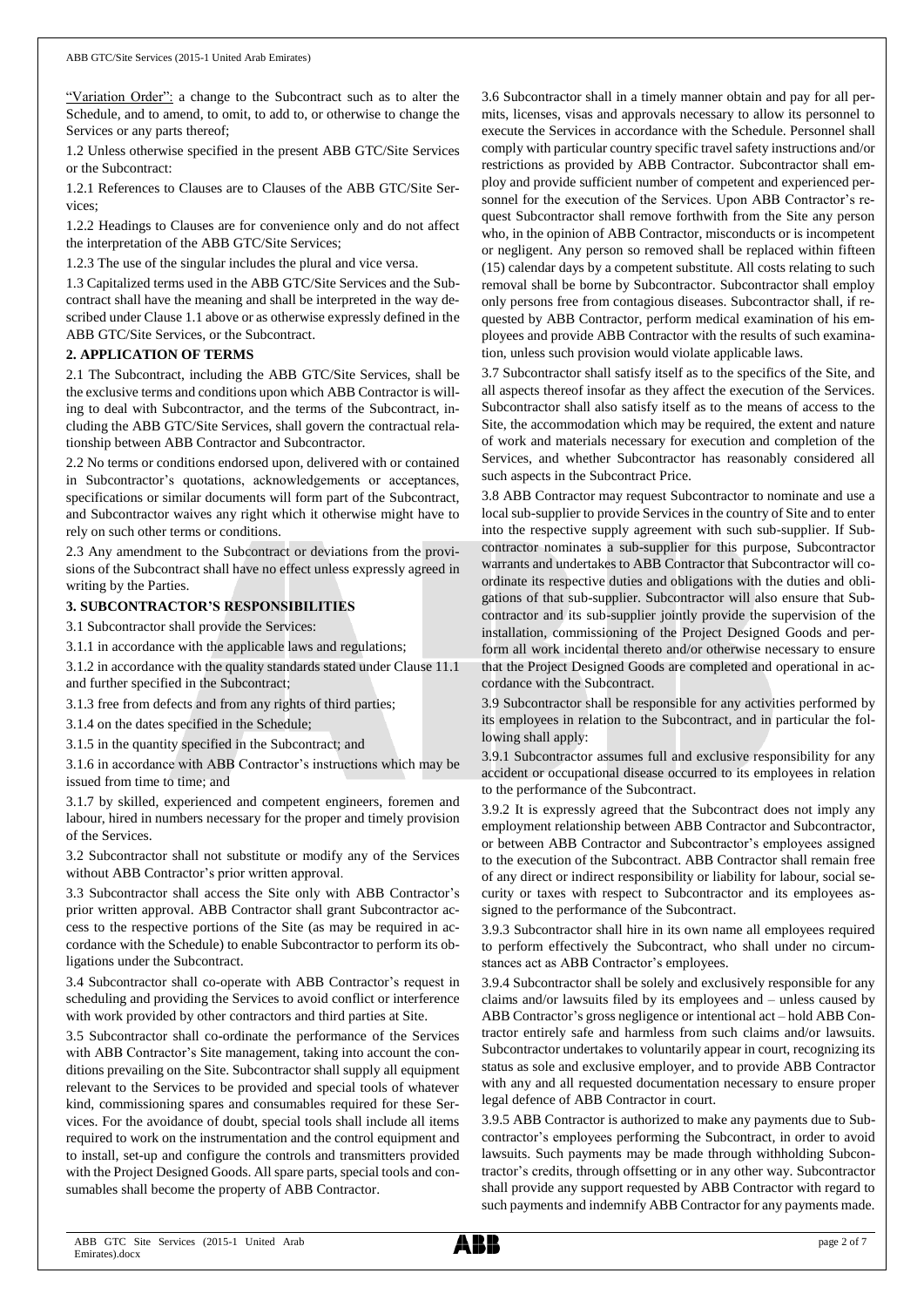#### **4. HEALTH, SAFETY AND ENVIRONMENT (HSE)**

4.1 Subcontractor shall comply and ensure compliance by any of its employees and subcontractors with all applicable laws relating to HSE throughout the performance of the Subcontract.

4.2 Subcontractor shall comply with (i) ABB Contractor's HSE instructions for the Site and ABB's Code of Practice for Safe Working (as referred to in the Special Terms and Conditions), (ii) Client's instructions concerning HSE at Site and (iii) applicable industry standards and good engineering practice.

4.3 Subcontractor shall ensure that all its personnel, and its subcontractors' personnel, working on Site shall have received relevant training and induction before being allowed to work on Site. Subcontractor shall immediately remove from Site any person who, in ABB Contractor's opinion, fails to comply with the provisions of the relevant legislation, regulations and rules as appropriate or such other HSE legislation, which from time to time may be in force.

4.4 Subcontractor shall be solely responsible for the health and safety of all its employees and subcontractors at Site and shall immediately advise ABB Contractor and the relevant authority, if so required, of the occurrence of any accident, incident or near-miss on or about the Site or otherwise in connection with the provision of the Services. Within twenty four (24) hours after the occurrence of any such accident, incident or near-miss, Subcontractor shall furnish ABB Contractor with a written report, which shall be followed within fourteen (14) calendar days by a final report. Subcontractor shall also provide such a report to the appropriate authority when required. This procedure shall not relieve Subcontractor from the full responsibility to protect persons and property, and from its liability for damages.

4.5 Subcontractor shall notify ABB Contractor of all hazardous materials (as such term is defined in applicable laws or regulations) to be used for the commissioning and/or testing of the Project Designed Goods. Subcontractor shall furnish ABB Contractor with copies of all applicable material safety data sheets and provide any appropriate special handling instructions no later than ten (10) calendar days prior to the provision of the Services.

## **5. VARIATION ORDERS**

ABB Contractor may issue, in the standard form provided in the Annexes, Variation Orders to Subcontractor to alter the Schedule, to amend, omit, add to, or otherwise change the Services or any parts thereof. Subcontractor shall carry out such Variation Orders only upon receipt of written Variation Order and continue to be bound by the provisions of the Subcontract. The value of each Variation Order shall then be added to or deducted from the Subcontract Price, as appropriate; agreed unit prices shall continue to apply. The Variation Order shall, as the case may be, express the amount of time by virtue of which the Schedule shall be shortened or extended. Subcontractor shall not postpone or delay the performance of a Variation Order on the grounds of dispute, or that it is subject to acceptance by Subcontractor, or agreeing to the value amount, and/or time extension to Schedule.

#### **6. PROVISION OF THE SERVICES**

6.1 Subcontractor shall provide the Services and meet the Schedule both as specified in the Subcontract. Partial performance is not accepted unless confirmed or requested by ABB Contractor in writing.

6.2 Subcontractor shall submit for ABB Contractor's approval a detailed execution plan (including agreed milestones as specified in the Subcontract) for the performance of the Subcontract and shall assist ABB Contractor with regard to the scheduling and planning process, and cooperate with ABB Contractor in all respects of the Subcontract scheduling and planning.

6.3 Unless requested otherwise, Subcontractor shall at least monthly in the form requested by ABB Contractor, report the status of the provision of the Services. Subcontractor shall anticipate that the Services may be interfered with or incidentally delayed from time to time due to concurrent performance of work by others. The report shall be provided to ABB Contractor within five (5) calendar days from the end of the month covered by the report. If the provision of the Services or any part thereof is behind the Schedule, Subcontractor shall submit in writing a recovery plan specifying its activities for reaching compliance with the Schedule. Upon ABB Contractor's request, Subcontractor shall provide ABB Contractor at any time with all information regarding the provision of the Services. ABB Contractor shall have the right to withhold payments under the Subcontract if Subcontractor fails to submit any of the reports.

6.4 Subcontractor must indicate latest at the time of acceptance of the Subcontract the customs tariff numbers of the country of consignment and the countries of origin for all Services. For controlled Services, the relevant national export control numbers must be indicated and, if the Services are subject to U.S. export regulations, the U.S. Export Control Classification Numbers (ECCN) or classification numbers of the International Traffic In Arms Regulations (ITAR) must be specified. Proofs of preferential origin as well as conformity declarations and marks of the country of consignment or destination are to be submitted without being requested; certificates of origin upon request.

#### **7. TIME FOR PROVIDING THE SERVICES, DELAY**

7.1 If Subcontractor does not comply with the Schedule, ABB Contractor reserves the right to instruct Subcontractor in writing to expedite its performance under the Subcontract. Subcontractor shall take such measures (in accordance with ABB Contractor's instructions) as required for acceleration of progress so as to complete the provision of the Services, or the relevant part thereof, on time. Subcontractor shall not be entitled to any additional payment for taking such steps to accelerate the work to meet the Schedule. Subcontractor shall notify ABB Contractor in writing within twenty four (24) hours of the occurrence and cause of any delay and also to make every effort to minimise or mitigate the costs or the consequences of such delay.

7.2 If Subcontractor fails to provide the Services in accordance with the Schedule, Subcontractor shall pay to ABB Contractor liquidated damages for this default. The liquidated damages shall be payable at a rate specified in the Subcontract. Subcontractor shall pay the liquidated damages upon written demand or upon receipt of an invoice from ABB Contractor. The amount of liquidated damages may be deducted by ABB Contractor from any payments due or which may become due to Subcontractor without prejudice to any other recovery method. The payment of such liquidated damages shall not relieve Subcontractor from any of its obligations and liabilities under the Subcontract.

7.3 If the delay in providing the Services is such that ABB Contractor is entitled to maximum liquidated damages and if the Services are still not provided, ABB Contractor may in writing demand provision of the Services within a final reasonable period which shall not be less than one week.

7.4 If Subcontractor does not provide the Services within such final period and this is not due to any circumstance for which ABB Contractor is responsible, then ABB Contractor reserves the right to:

7.4.1 terminate the Subcontract pursuant to Clause 15 (Termination);

7.4.2 refuse any subsequent provision of the Services which Subcontractor attempts to make;

7.4.3 recover from Subcontractor any costs or expenditure incurred by ABB Contractor in obtaining the services in substitution from another Subcontractor;

7.4.4 claim in addition to liquidated damages under Clause 7 for any additional costs, losses or damages incurred whatsoever by ABB Contractor which are reasonably attributable to Subcontractor's failure to comply with the Subcontract.

7.5 ABB Contractor shall also have the right to terminate the Subcontract by notice in writing to the Subcontractor, if it is clear from the circumstances that there will occur a delay in providing the Services which under Clause 7 would entitle ABB Contractor to maximum liquidated damages.

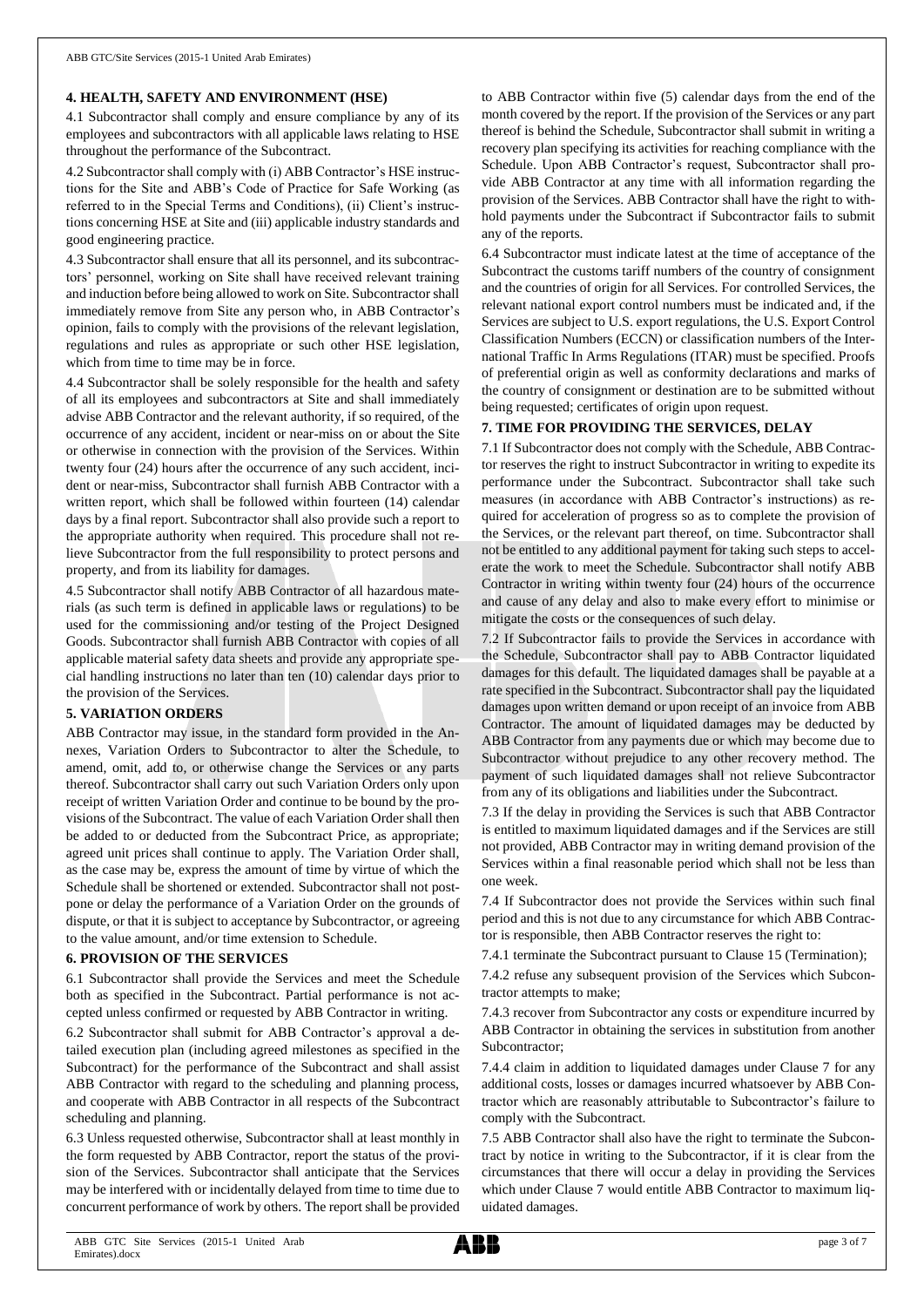#### **8. MONITORING AND ACCEPTANCE OF THE SERVICES**

8.1 Subcontractor shall allow ABB Contractor and/or its authorised representatives to monitor the provision of the Services at any time.

8.2 Notwithstanding any monitoring, Subcontractor shall remain fully responsible for the Services' compliance with the Order. This applies whether or not ABB Contractor has exercised its right of monitoring and shall not limit Subcontractor's obligations under the Order. For the avoidance of doubt, monitoring of Services by ABB Contractor Customer and/or its authorised representatives shall in no event exempt Subcontractor from or limit Subcontractor's warranties or liability in any way.

8.3 ABB Contractor shall not be deemed to have accepted any Services until it has had a reasonable time to review them following completion or, in the case of a defective performance, until a reasonable time after such defective performance has become apparent. Such reasonable time period shall be determined by the specifics of the Services, the defective performance and the circumstances of the provision of the Services.

#### **9. SUSPENSION OF THE SUBCONTRACT**

9.1 ABB Contractor shall have the right to suspend performance of the Subcontract at any time for convenience for a period of 90 calendar days in the aggregate without any compensation to Subcontractor. In case the suspension extends beyond 90 calendar days, Subcontractor shall be compensated by ABB Contractor for the direct and reasonable incurred costs of such suspension, such as cost of protection, storage and insurance. The agreed time for performance of the Subcontract or the concerned part thereof shall be extended by the time period of the suspension.

9.2 If the suspension of the Subcontract is caused or requested by Client, Subcontractor shall be entitled only to a compensation as specified in the Subcontract and to the extent paid by Client.

9.3 Subcontractor shall suspend the performance of the Subcontract or any part thereof, including postponing the provision of the Services, for such times and in such manner as ABB Contractor considers necessary (i) for proper HSE or execution of the Subcontract, or (ii) due to any default by Subcontractor, in which case Subcontractor shall bear all costs and be liable for the delay arising from such suspension.

9.4 Subcontractor shall have no right to suspend performance of the **Subcontract.** 

#### **10. FORCE MAJEURE**

10.1 Neither Party shall be liable for any delay in performing or for failure to perform its obligations under the Subcontract if the delay or failure results from an event of "Force Majeure", provided that the affected Party serves notice to the other Party within five (5) calendar days from occurrence of the respective event of Force Majeure.

10.2 "Force Majeure" means the occurrence of any event which is unforeseeable and beyond the control of the Party affected that results in the failure or delay by such Party of some performance under the Subcontract, in full or part. Each Party shall use its reasonable endeavours to minimise the effects of any event of Force Majeure.

#### **11. WARRANTY**

11.1 Subcontractor warrants that the Services:

11.1.1 comply with the Subcontract, including but not limited to any specification as stipulated in the Subcontract, and with good engineering practices;

11.1.2 are fit for the particular purpose of the Project, whether expressly or impliedly made known to Subcontractor in the Subcontract;

11.1.3 are free from defects; and

11.1.4 comply with Clauses 3.1.1 and 16 (Compliance, Integrity).

11.2 The warranty period shall be thirty six (36) months from acceptance of the Services.

11.3 In the event of a breach of warranty, the entire warranty period of Clause 11.2 shall be restarted upon Client's and/or ABB Contractor's written confirmation the Services are no longer defective.

11.4 In case of non-compliance with the warranty provided under this Clause 11, ABB Contractor shall be entitled to enforce one or more of the following remedies at Subcontractor's own expense and risk:

11.4.1 to give Subcontractor the opportunity to carry out any additional work necessary to ensure that the terms and conditions of the Subcontract are fulfilled within twenty (20) calendar days from ABB Contractor's notice;

11.4.2 to carry out (or to instruct a third party to carry out) any additional work necessary to make the Services comply with the Subcontract;

11.4.3 to obtain from Subcontractor prompt replacement of the noncompliant Services by other Services conforming with the Subcontract;

11.4.4 to refuse to accept any further provision of the Services, but without exemption from Subcontractor's liability for the defective Services;

11.4.5 to claim such costs and damages as may have been sustained by ABB Contractor as a result of Subcontractor's breach or failure;

11.4.6 to terminate the Subcontract in accordance with Clause 15.1.

11.5 The rights and remedies available to ABB Contractor and contained in the Subcontract are cumulative and are not exclusive of any rights or remedies available under warranty, at law or in equity.

#### **12. PRICES, PAYMENT TERMS, INVOICING**

12.1 The Subcontract Price shall be deemed to cover the fulfilment by Subcontractor of all its obligations under the Subcontract and include the costs of the Services specified and the costs for everything, including but not limited to supervision, fees, taxes, duties, transportation, profit, overhead, licences, permits, and travel, whether indicated or described or not, which is necessary for the provision of the Services.

12.2 The prices stipulated in the Subcontract are fixed unless otherwise provided in a Variation Order.

12.3 The payment terms and the applicable procedures shall be specified in the Subcontract.

12.4 Subcontractor shall submit invoices complying with Subcontractor's and ABB Contractor's applicable local mandatory law, generally accepted accounting principles and ABB Contractor requirements set forth in the Subcontract, which shall contain the following minimum information: Subcontractor name, address and reference person including contact details (telephone, e-mail etc.); invoice date; invoice number; Order number (same as stated in the Order); Subcontractor number (same as stated in the Order); address of ABB Contractor; quantity; specification of Services supplied; price (total amount invoiced); currency; tax or VAT amount; tax or VAT number; Authorized Economic Operator and/or Approved Exporter Authorization number and/or other customs identification number, if applicable.

12.5 Invoices shall be accompanied by interim release of liens or privileges and shall be issued to ABB Contractor as stated in the Subcontract. Invoices shall be sent to the invoice address specified in the Subcontract. The submission of an invoice shall be deemed to be a confirmation by Subcontractor that it has no additional claims, except as may already have been submitted in writing, for anything that has occurred up to and including the last day of the period covered by such invoice. 12.6 Subcontractor shall make payment in due time for all equipment and labour used in, or in connection with, the performance of the Subcontract in order to avoid the imposition of any lien or privilege against any portion of the Services and/or the Project. In the event of the imposition of any such lien or privilege by any person who has supplied any such equipment or labour, or by any other person claiming by, through or under Subcontractor, Subcontractor shall, at its own expense, promptly take any and all action as may be necessary to cause such lien or privilege to be released or discharged. Subcontractor shall furnish satisfactory evidence, when requested by ABB Contractor, to

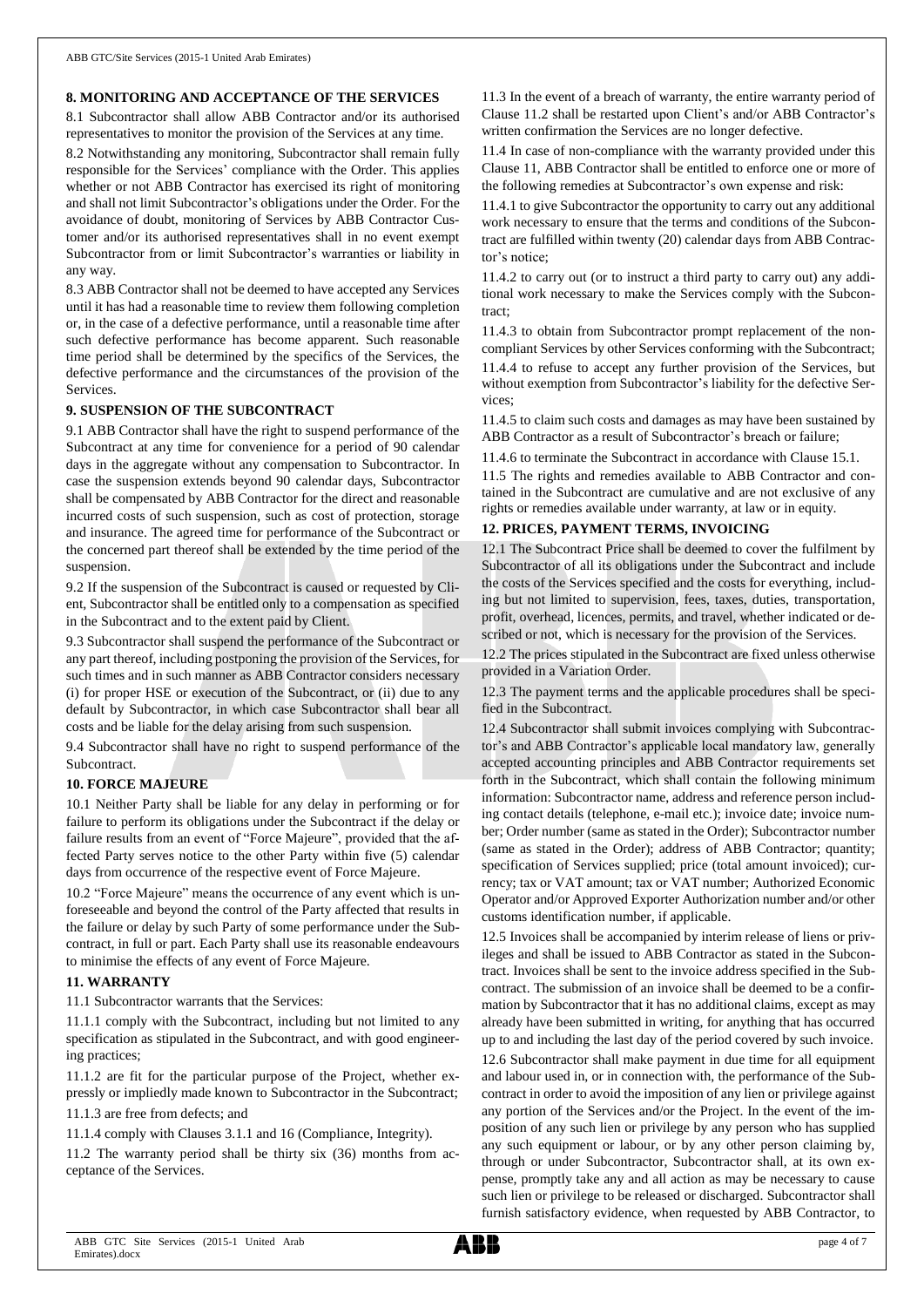verify compliance with the above. In the alternative, ABB Contractor may pay to release the lien and withhold such amounts from Subcontractor.

12.7 ABB Contractor shall have the right to withhold the whole or part of any payment to Subcontractor which, in the opinion of ABB Contractor, is necessary for protection of ABB Contractor from loss on account of claims against Subcontractor, or failure by Subcontractor to make due payments to its sub-suppliers or employees, or not having paid taxes, dues and social insurance contributions. ABB Contractor reserves the right to set off such amount owed to Subcontractor, or withhold payment for Services not provided in accordance with the Subcontract. However, Subcontractor shall not be entitled to set off any amounts owed by ABB Contractor to Subcontractor, unless prior approval has been granted by ABB Contractor in writing.

#### **13. LIABILITY AND INDEMNITY**

13.1 Subcontractor shall indemnify ABB Contractor against all liabilities, losses, damages, injuries, cost, expenses, actions, suits, claims, demands, charges or expenses whatsoever arising in connection with death or injury suffered by persons employed by Subcontractor or any of its sub-suppliers.

13.2 Without prejudice to applicable mandatory law or unless otherwise agreed between the Parties, Subcontractor shall compensate/indemnify ABB Contractor and Client for all liabilities, losses, damages, injuries, cost, actions, suits, claims, demands, charges or expenses whatsoever arising out of or in connection with the performance of the Subcontract and/or the Services (i) for Subcontractor's breaches of the Subcontract, and (ii) for any claim made by a third party (including employees of Subcontractor) against ABB Contractor in connection with the Services and to the extent that the respective liability, loss, damage, injury, cost or expense was caused by or arises from acts or omissions of Subcontractor and/or from the Services.

13.3 Subcontractor shall be responsible for the acts, omissions, defaults, negligence or obligations of any of its sub-suppliers, its agents, servants or workmen as fully as if they were the acts, omissions, defaults, negligence or obligations of Subcontractor.

13.4 ABB Contractor reserves the right to set off any indemnity/liability claims under the Subcontract against any amounts owed to Subcontractor.

13.5 For any indemnity obligations, Subcontractor shall defend ABB Contractor at its cost against any third party claims upon ABB Contractor's request.

#### **14. INSURANCE**

14.1 Subcontractor shall maintain as required in the Special Terms and Conditions and at its expense with reputable and financially sound insurers acceptable to ABB Contractor the following type of insurances: professional liability insurance, public liability insurance, statutory worker's compensation/employer's liability insurance.

14.2 All insurance policies shall be endorsed to include ABB Contractor as additional insured and provide a waiver of insurer's right of subrogation in favour of ABB Contractor. Subcontractor shall no later than Effective Date provide to ABB Contractor certificates of insurance covering such policies as well as confirmation that premiums have been paid. Subcontractor shall also provide upon ABB Contractor's request copies of such insurance policies.

14.3 In case of loss and damage related to the covers in Clause 14, any and all deductibles shall be for Subcontractor's account.

14.4 Subcontractor shall furnish notice to ABB Contractor within thirty (30) calendar days of any cancellation or non-renewal or material change to the terms of any insurance.

14.5 All Subcontractor policies (except worker's compensation/employer's liability) shall be considered primary insurance and any insurance carried by ABB Contractor shall not be called upon by Subcontractor's insurers to contribute or participate on the basis of contributing, concurrent, double insurance or otherwise.

14.6 Should Subcontractor fail to provide insurance certificates and maintain insurance according to Clause 14, ABB Contractor shall have the right to procure such insurance cover at the sole expense of Subcontractor.

14.7 Any compensation received by Subcontractor shall be applied towards the replacement and/or restoration of the Services.

14.8 Nothing contained in this Clause 14 shall relieve Subcontractor of any liability under the Subcontract or any of its obligations to make good any loss or damage. The insured amounts can neither be considered nor construed as a limitation of liability.

#### **15. TERMINATION**

15.1 Without prejudice to any other rights or remedies to which ABB Contractor may be entitled, ABB Contractor may terminate the Subcontract in the event that:

15.1.1 Subcontractor commits a breach of its obligations under the Subcontract, and fails to remedy that breach within ten (10) calendar days (unless otherwise stated under the Subcontract) of receiving written notice from ABB Contractor requiring its remedy; or

15.1.2 subject to Clause 7.3, the maximum amount of liquidated damages payable by Subcontractor is reached, or, subject to Clause 7.5, it is clear from the circumstances that a delay will occur in providing the Services which would entitle ABB Contractor to maximum liquidated damages; or

15.1.3 Subcontractor fails to provide, in response to demand by ABB Contractor, adequate assurance of Subcontractor's future performance, whereby ABB Contractor shall be the sole judge of the adequacy of said assurance; or

15.1.4 there is any adverse change in the position, financial or otherwise, of Subcontractor, whereby and without limitation:

a) Subcontractor becomes insolvent; or

b) an order is made for the winding up of Subcontractor; or

c) documents are filed with a court of competent jurisdiction for the appointment of an administrator of Subcontractor; or

d) Subcontractor makes any arrangement or composition with its creditors, or makes an application to a court of competent jurisdiction for the protection of its creditors in any way; or

15.1.5 Subcontractor ceases, or threatens to cease, performing a substantial portion of its business, whether voluntarily or involuntarily, that has or will have an adverse effect on Subcontractor's ability to perform its obligations under the Subcontract; or

15.1.6 any representation or warranty made by Subcontractor in the Subcontract is not true, or inaccurate and if such lack of truth or accuracy would reasonably be expected to result in an adverse impact on ABB Contractor, unless cured within ten (10) calendar days after the date of written notice of such lack; or

15.1.7 there is a change of control of Subcontractor.

15.2 Upon termination according to Clause 15.1, ABB Contractor shall be entitled to reclaim all sums which ABB Contractor has paid to Subcontractor under the Subcontract and to claim compensation for any costs, losses or damages incurred whatsoever in connection with such termination.

15.3 Upon termination according to Clause 15.1, ABB Contractor may complete the Subcontract or employ other suppliers to complete the Subcontract. Any such work shall be performed at Subcontractor's risk and expense.

15.4 Upon termination according to Clause 15.1, ABB Contractor shall have the right to enter into, and Subcontractor shall undertake to assign, any agreements with Subcontractor's sub-suppliers. Any costs related to such assignments of agreements with sub-suppliers from Subcontractor to ABB Contractor shall be for the account of Subcontractor.

15.5 ABB Contractor has the right to terminate the Subcontract or parts of the Subcontract without cause at any time with immediate effect at its sole discretion by written notice to Subcontractor. Upon receipt of

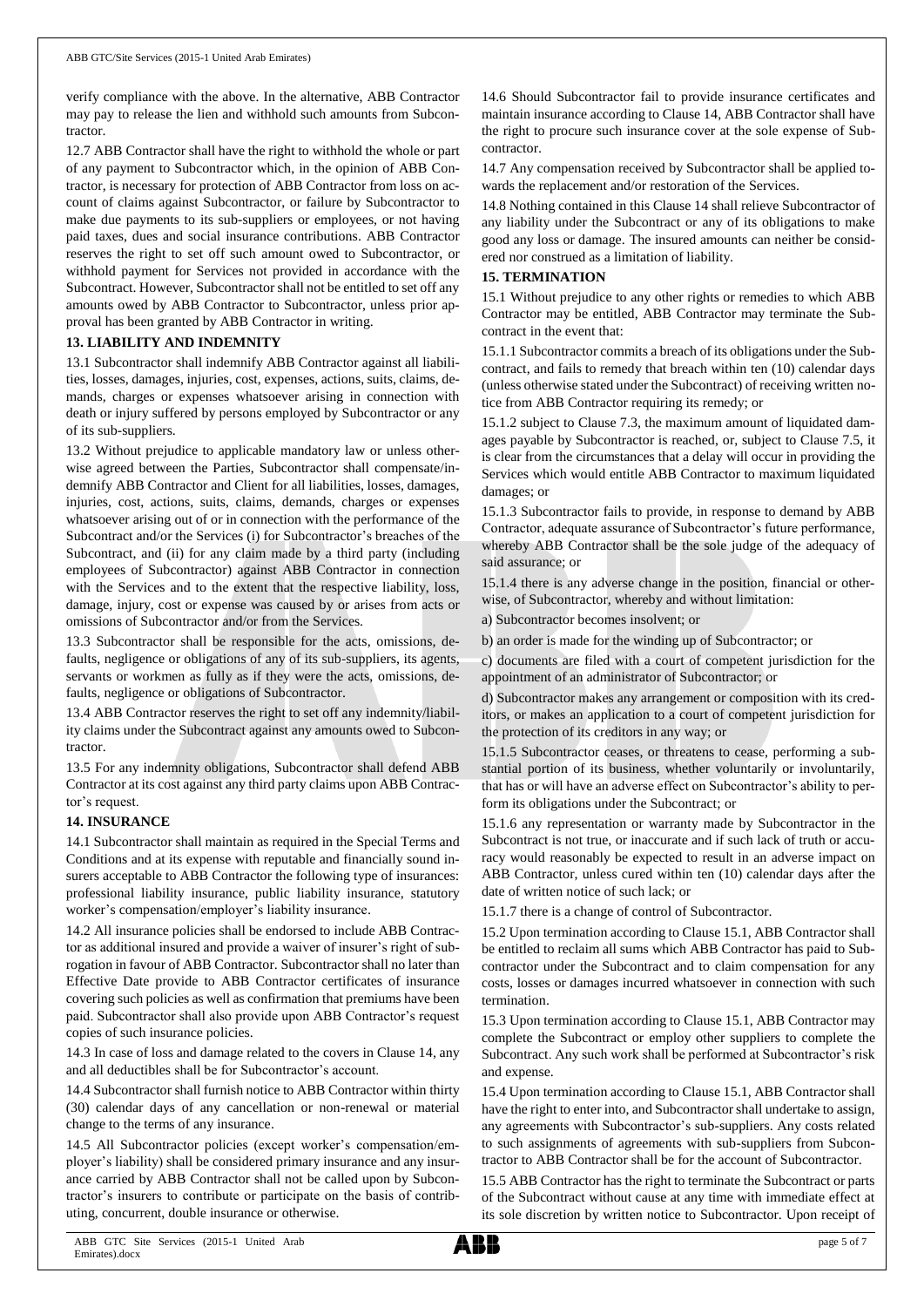such notice Subcontractor shall stop all provision of the Services and performance of the Subcontract unless otherwise directed by ABB Contractor. ABB Contractor shall pay Subcontractor for the Services provided. Subcontractor shall have no further claim for compensation due to such termination. Claims for compensation of loss of anticipated profits are excluded.

15.6 In case the Main Contract is terminated for reasons other than Subcontractor's performance and if ABB Contractor, as a result thereof, terminates the Subcontract, compensation to be paid to Subcontractor shall correspond to the compensation paid by Client to ABB Contractor for the respective part of the Subcontract.

15.7 On termination of the Subcontract, Subcontractor shall immediately deliver to ABB Contractor all copies of information or data provided by ABB Contractor to Subcontractor for the purposes of the Subcontract. Subcontractor shall certify to ABB Contractor that Subcontractor has not retained any copies of such information or data.

15.8 On termination of the Subcontract, Subcontractor shall immediately deliver to ABB Contractor all specifications, programs and other information, data, and Subcontractor Documentation regarding the Services which exist in any form whatsoever at the date of such termination, whether or not then complete.

15.9 Termination of the Subcontract, however arising, shall not affect or prejudice the accrued rights of the Parties as at termination, or the continuation of any provision expressly stated to survive, or implicitly surviving, termination.

#### **16. COMPLIANCE, INTEGRITY**

16.1 Subcontractor shall provide the Services in compliance with all relevant legislation, laws, rules, regulations, and codes of practice, guidance and other requirements of any relevant government or governmental agency. To the extent that such regulations are advisory rather than mandatory, the standard of compliance to be achieved by Subcontractor shall be in compliance with the generally accepted best practice of the relevant industry.

16.2 Subcontractor must comply with the ABB Lists of Prohibited and Restricted Substances and with the reporting and other requirements regarding Conflict Minerals made available under **[www.abb.com](http://www.abb.com/) – Supplying – Material Compliance** or otherwise and shall provide ABB Contractor with respective documents, certificates and statements if requested. Any statement made by Subcontractor to ABB Contractor (whether directly or indirectly, e. g. where applicable via the ABB Supplier Registration and Pre-Qualification System) with regard to materials used for or in connection with the Services will be deemed to be a representation under the Subcontract.

16.3 Subcontractor represents and warrants that it is knowledgeable with, and is and will remain in full compliance with all applicable trade and customs laws, regulations, instructions, and policies, including, but not limited to, securing all necessary clearance requirements, proofs of origin, export and import licenses and exemptions from, and making all proper filings with appropriate governmental bodies and/or disclosures relating to the provision of services, the release or transfer of goods, hardware, software and technology to non U.S. nationals in the U.S., or outside the U.S., the release or transfer of technology and software having U.S. content or derived from U.S. origin software or technology.

16.4 No material or equipment included in or used for the Services shall originate from any company or country listed in any relevant embargo issued by the authority in the country where the Services shall be used or an authority otherwise having influence over the equipment and material forming part of the Services. If any of the Services are or will be subject to export restrictions, it is Subcontractor's responsibility to promptly inform ABB Contractor in writing of the particulars of such restrictions.

16.5 Both Parties warrant that each will not, directly or indirectly, and that each has no knowledge that the other Party or any third parties will, directly or indirectly, make any payment, gift or other commitment to

its customers, to government officials or to agents, directors and employees of each Party, or any other party in a manner contrary to applicable laws (including but not limited to the U. S. Foreign Corrupt Practices Act and, where applicable, legislation enacted by member states and signatories implementing the OECD Convention Combating Bribery of Foreign Officials), and shall comply with all relevant laws, regulations, ordinances and rules regarding bribery and corruption. Nothing in the Subcontract shall render either Party or any of its Affiliates liable to reimburse the other for any such consideration given or promised.

16.6 Subcontractor herewith acknowledges and confirms that Subcontractor has received a copy of ABB's Code of Conduct and ABB's Supplier Code of Conduct or has been provided information on how to access both ABB Codes of Conduct online under **[www.abb.com/Integ](http://www.abb.com/Integrity)[rity](http://www.abb.com/Integrity)**. Subcontractor is obliged and agrees to perform its contractual obligations in accordance with both ABB Codes of Conduct, including but without limitation to all employment, health, safety and environmental requirements specified therein.

16.7 ABB has established the following reporting channels where Subcontractor and its employees may report suspected violations of applicable laws, policies or standards of conduct: Web portal: **[www.abb.com/Integrity](http://www.abb.com/Integrity) – Reporting Channels**; telephone and mail address: specified on this Web portal.

16.8 Any violation of an obligation contained in this Clause 16 shall be a material breach of the Subcontract. Either Party's material breach shall entitle the other Party to terminate the Subcontract with immediate effect and without prejudice to any further right or remedies under such Subcontract or applicable law.

16.9 Notwithstanding anything to the contrary contained in the Subcontract, Subcontractor shall, without any limitations, indemnify and hold harmless ABB Contractor from and against any liabilities, claim, proceeding, action, fine, loss, cost or damages arising out of or relating to any such violation of the above mentioned obligations and the termination of the Subcontract, or arising from export restrictions concealed by Subcontractor. With respect to export restrictions solely attributable to ABB Contractor's use of the Services, the now said commitment shall only apply to the extent Subcontractor has knowledge of or reasonably should have been aware of such use.

## **17. ASSIGNMENT AND SUBCONTRACTING**

17.1 Subcontractor shall neither novate nor assign, subcontract, transfer, nor encumber the Subcontract nor any parts thereof (including any monetary receivables from ABB Contractor) without prior written approval of ABB Contractor.

17.2 ABB Contractor may at any time assign, novate, encumber, subcontract or deal in any other manner with all or any of its rights or obligations under the Subcontract.

## **18. NOTICES AND COMMUNICATION**

Any notice shall (unless otherwise agreed upon) be given in the language of the Subcontract by sending the same by registered mail, courier, fax or by e-mail to the address of the relevant Party as stated in the Subcontract or to such other address as such Party may have notified in writing to the other for such purposes. E-mail and fax notices expressly require written confirmation issued by the receiving Party. Electronic read receipts may not under any circumstances be deemed as confirmation of notice. Electronic signatures shall not be valid, unless expressly agreed in writing by duly authorised representatives of the Parties.

## **19. WAIVERS**

Failure to enforce or exercise, at any time or for any period, any term of the applicable ABB GTC/Site Services or the Subcontract does not constitute, and shall not be construed as, a waiver of such term and shall not affect the right later to enforce such term or any other term herein contained.